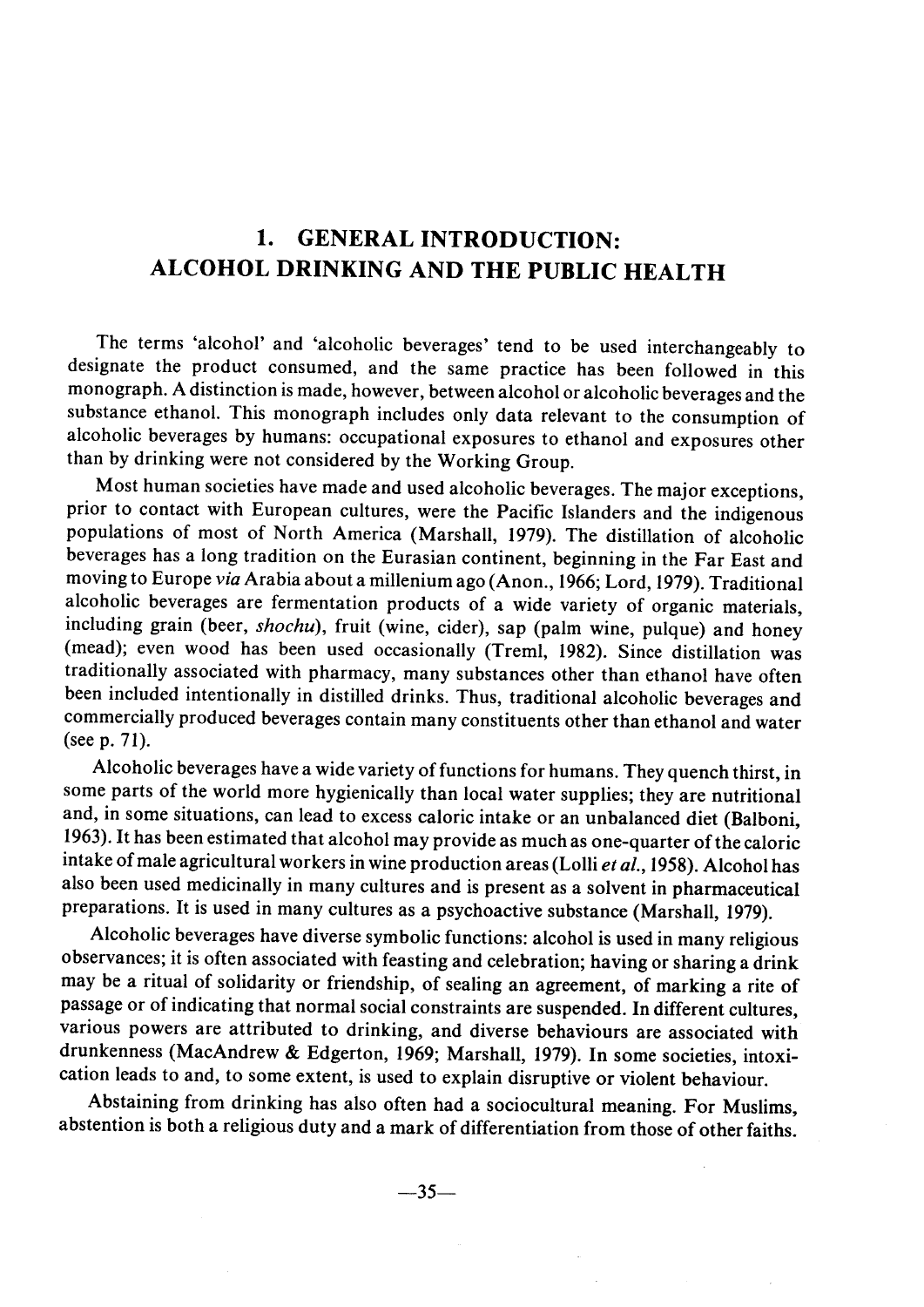ln ancient China, abstention was expected of those holding government offices (Cherrington, 1924). ln nineteenth century Britain, serious persons who wanted to better the lot of their children signed a pledge of abstinence (Harrison, 1971).

In cultures where alcohol is valued, access to it has often been the prerogative of those of higher status. This may reflect a scarcity value, an ideology that intoxication is appropriate only for those of higher status, or fear that intoxication may produce insurrection. It is notable that the access of groups of persons who have been considered to be of socially subordinate status, such as women and children, has frequently been limited (Knupfer  $\&$ Room, 1964). However, abstinence among women has decreased dramatically in many countries, and, in a number of countries, young people have also increased their drinking (World Health Organization, 1980).

ln traditional societies, the availability of alcoholic beverages depended mainly on agricultural abundance and climate. ln a tropical climate, production of alcoholic beverages may be a simple task, whereas in preindustrial times, in regions such as Iceland, alcoholic beverages were alI imported (Room, 1983). A1cohol has long been an item of trade: the abundance of amphoras from the classical world testifies to the long-standing importance of wine in Mediterranean trade patterns (Johnson, 1985). The spread of distiled beverages in the seventeenth and eighteenth centuries partly reflects their function as a form of agricultural surplus that did not spoil and was relatively transportable (Rorabaugh, 1979).

ln traditional societies with no cash economy and poor transportation connections, fermented beverages were, and still are, consumed relatively quickly after their production, before spoiling. Such production is frequently seasonal — for example, at harvest time or on festive occasions — and is often associated with a culturally sanctioned drinking pattern or intermittent extreme intoxication, where all the alcoholic beverage produced for the occasion is rapidly consumed. ln such circumstances, variations in agricultural supply can limit drinking (Anon., 1966).

Such traditional societies have gradualIy disappeared over the last few centuries as more peoples are incorporated into a global market economy (Wolf, 1982). Groups moving from a traditional into an urban cash economy often preserve their drinking patterns initially, but engage in them more frequently (Caetano et al., 1983). In general, the advent of industrially produced alcoholic beverages with an indefinite shelf-life, improvements in transportation and participation in a cash economy have erased constraints on availability of alcohol. Under these circumstances, constraints on consumption depend on state controls on availability and price and, for example, on religious and social limitations.

With time, home-made and locally produced alcoholic beverages tend to be replaced by industrially produced alcohol (World Health Organization, 1980). In the USA and the UK, industrialIy brewed beer replaced cider in the nineteenth century (Anon., 1966). Today, the process continues in countries such as Zambia and Mexico, as lager-style beer replaces opaque beer and pulque. The attractiveness of industrialIy produced alcoholic beverages is enhanced by the cosmopolitan, high-status connotations given to them by advertisers (Moser, 1985; Rosovsky, 1986). Governments also have a fiscal interest in the industrialization of production, since it facilitates the collection of revenues based on drinking. Although the epidemiological evidence reviewed in this monograph is based primarily on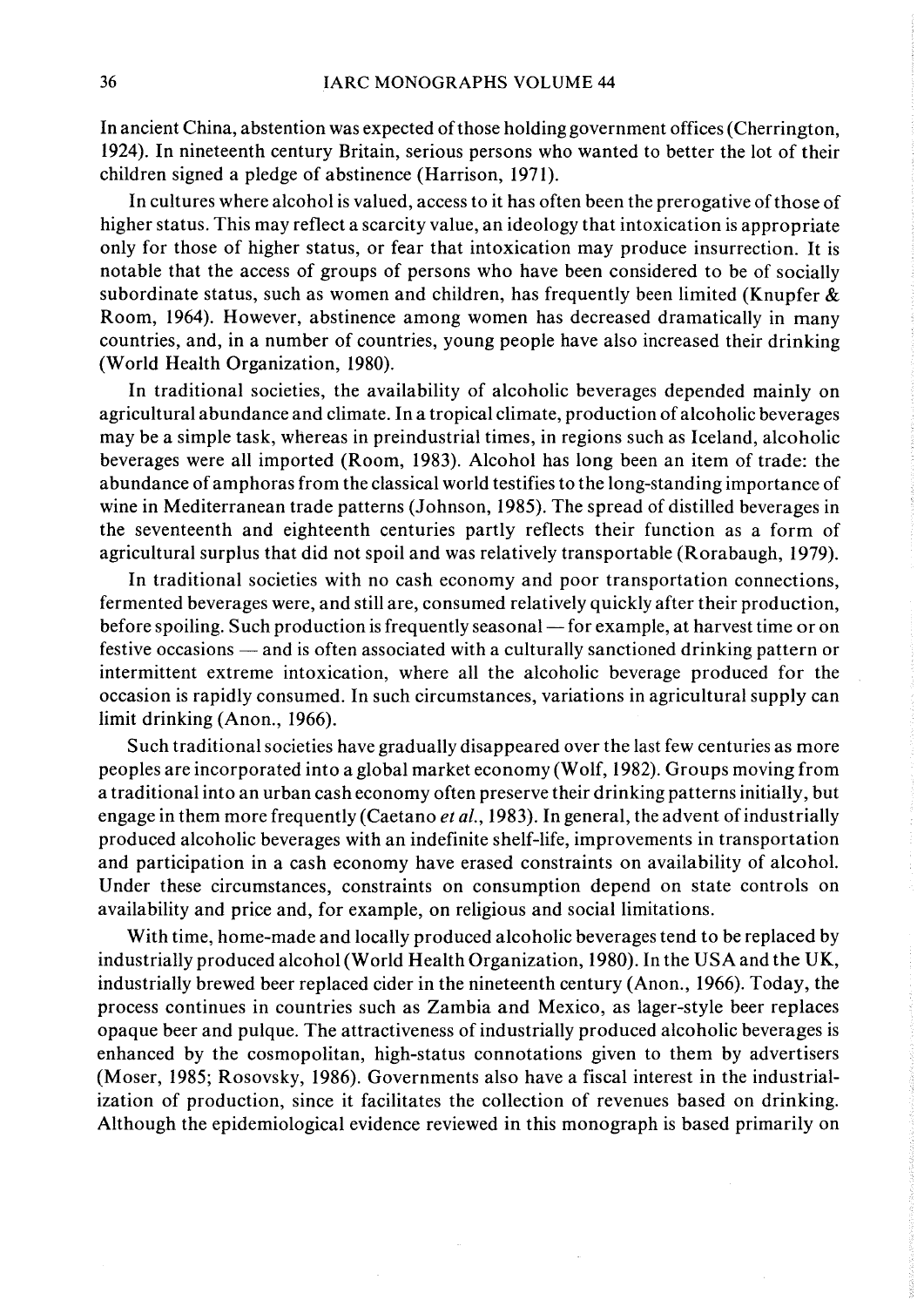commercialIy produced a1coholic beverages, it should be kept in mind that much of the world's alcohol consumption is of noncommercially produced alcoholic beverages (Walsh & Grant, 1985).

Even in Europe, the current level of availabilty of alcoholic beverages is a relatively recent historical phenomenon. ln the seventeenth and eighteenth centuries, spirits shifted from a pharmaceutical status to an item of everyday consumption, as industrial production methods flooded the market. Technological innovations transformed beer production, starting in the latter part of the nineteenth century, from a craft producing beverages for local and immediate consumption to an integrated industry producing a beverage that could be transported worldwide and stored almost indefinitely (Anon., 1966). Improvements in agricultural methods and the development of disease-resistant vines have allowed greatly increased wine production and consumption. Thus, wine consumption in France quadrupled in the last decades of the nineteenth century (Johnson, 1985).

## Effects of drinking

Alcohol consumption is associated with many health problems, which can be divided into three main types: chronic physical problems, casualty and disability problems, and mental problems.

Physical health problems include, notably, cirrhosis of the liver (discussed on pp. 146-147), cancers at various sites (discussed in section 5, p. 153), effects on the developing embryo and fetus (discussed on pp. 148-151), and other diseases affecting the gastrointestinal, cardiovascular, respiratory, nervous and reproductive systems (World Health Organization, 1980). The relationship between a1cohol intake and the occurrence of cardiovascular disease appears to be J-shaped, with the risk for abstainers being slightly higher than that in moderate drinkers (i.e., those consuming fewer than two or three drinks per day) and substantially lower than that for heavy drinkers (Marmot, 1984). The reduced incidence of coronary heart disease may explain the lower total mortality among moderate drinkers which has often been found in relation to alcohol intake. Possible confounding effects of socioeconomic variables cannot be excluded in the light of their correlation with past alcohol consumption, and data with regard to women are limited (Marmot, 1984; Friedman & Kimball, 1986).

Alcohol is causally implicated in many types of casualty, including road-traffic deaths, drownings, burns, falls, suicides and acute poisoning. Mental problems associated with drinking include a wide range of neurological consequences of prolonged heavy consumption, depression and other mental disorders. A prominent adverse consequence of drinking is the alcohol dependence syndrome (World Health Organization, 1980), a term which encompasses both physical and psychological aspects of addiction to alcohol (Edwards et al., 1977; Walsh & Grant, 1985). The pharmacological basis of alcohol dependence has been reviewed (Edwards et al., 1977).

Although, at an individual level, alcohol consumption can be associated with domestic violence and neglect, and crimina1 behaviour, and, at a collective level, can result in loss of production due to absenteeism and reduced efficiency (World Hea1th Organization, 1980),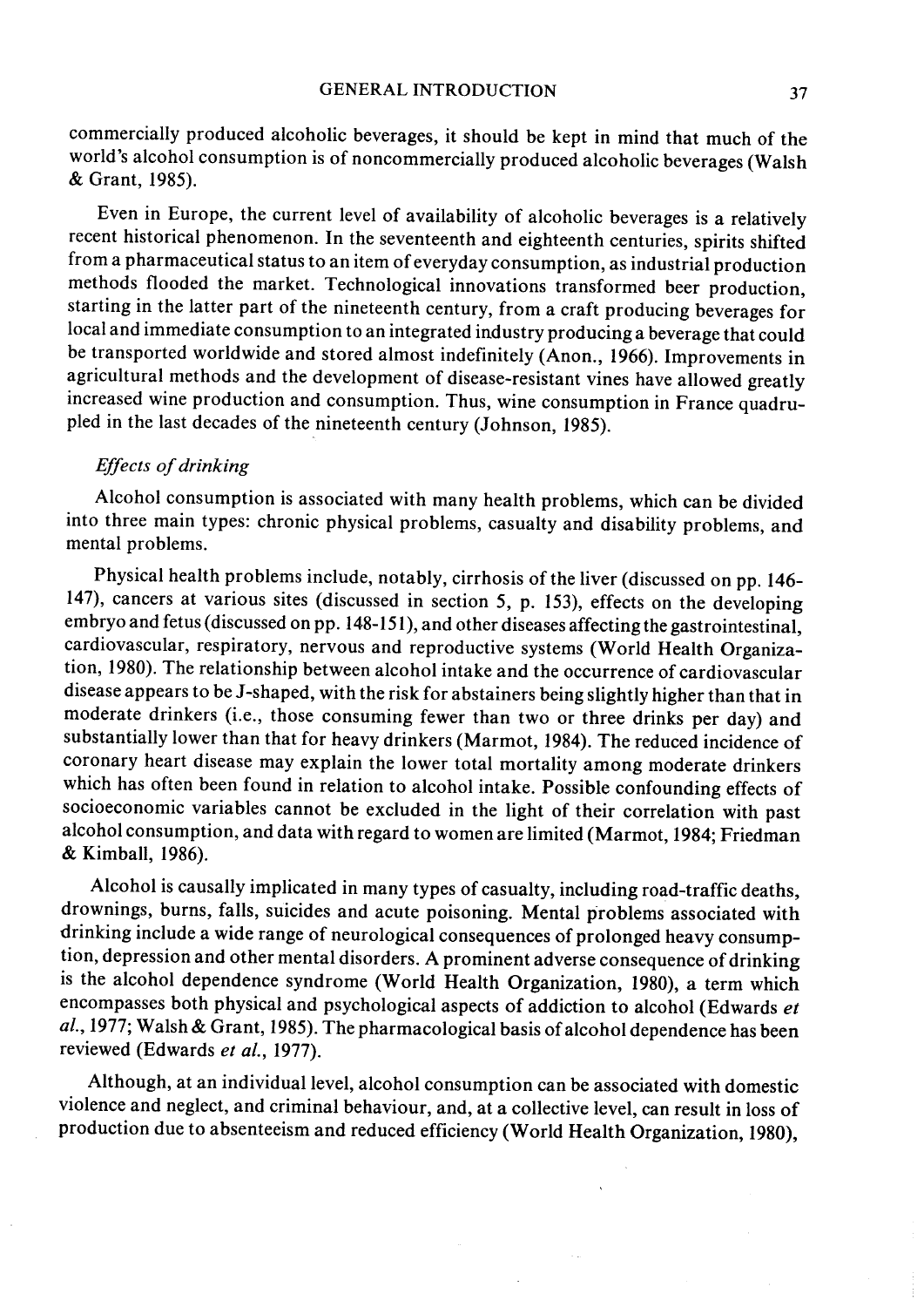the drinking of alcoholic beverages is a source of pleasure and of solace to many people and facilitates human contacts in many societies.

In studying potential causal relations between alcohol consumption and health or social problems, it is important to consider and investigate the aspect of alcohol consumption that may be involved - total volume of ethanol consumption, frequency of bouts of drunkenness or length of time spent with the amount of blood-alcohol above a given leveL. Questions of exposure measurement in epidemiological studies are discussed in detail in section 5.1 (p. 153).

## Responding to alcohol-related problems

Efforts by society to reduce the tolI of alcohol-related problems are cited in the earliest written records of mankind. Societies and ethnie groups in which there are now few alcohol-related problems reacted in different ways: for example, during several Chinese dynasties severe controls were enacted on drinking, while Israelite prophets preached against drunkenness and its consequences. The prohibitions on drinking in the Koran were proclaimed in response to a situation in Middle Eastern societies during the sixth century.

Until the 1ate nineteenth century, governmental actions to reduce alcohol-related problems rarely took account of public health issues (Walsh & Grant, 1985); authorities were more concerned with social disorder, destitution, vagrancy and vices, which were seen as being due to drinking. The role of drinking casualties did not become a matter of policy concern until the age of railways and automobiles, and the involvement of drinking in such specific disorders as cirrhosis and delirium tremens was clarified only in the nineteenth century. Although small groups of physicians actively pressed for temperance policies in a number of countries, the consequences of drinking usually played a small part in policy decisions during this period (Bruun, 1985). As a reaction to prohibitionist claims, there was a tendency in the medical literature of the 1940s and 1950s in some countries to discount any chronic biological consequences of drinking; in the 1940s, a review of findings on the biological effects of drinking disclaimed any connection between drinking and cancer, and even questioned a direct relationship with cirrhosis (Haggard & Jellinek, 1942).

Since the Second World War, public health considerations have taken priority in actions to combat alcohol-related problems. Responding to the high prevalence of alcohol-related medical problems among their patients, French doctors led the way to some extent, with the concept of the 'alcoholization' of society (Jellinek, 1954). In other countries in the 1950s, actions to reduce the role of alcohol-related traffic casualties had been instituted (Moore  $\&$ Gerstein, 1981; Mäkelä et al., 1981). Otherwise, the responsibility of public health officials in the management of alcohol-related problems was limited to the provision of treatment for relatively marginalized populations of 'alcoholics', without regard to the general population of 'normal drinkers' (Room, 1984). Arguments for instituting preventive activities orientated towards the long-term biological consequences of drinking are a relatively new phenomenon in many countries, although they have become widespread in recent years (see, for example, Bruun et al., 1975; World Health Organization, 1980).

Increased interest in the chronic biological effects of drinking also reflects objective conditions: in most industrialized societies, alcohol consumption levels, after having reached a low in the 1930s, rose steeply in the period after the Second World War, resulting